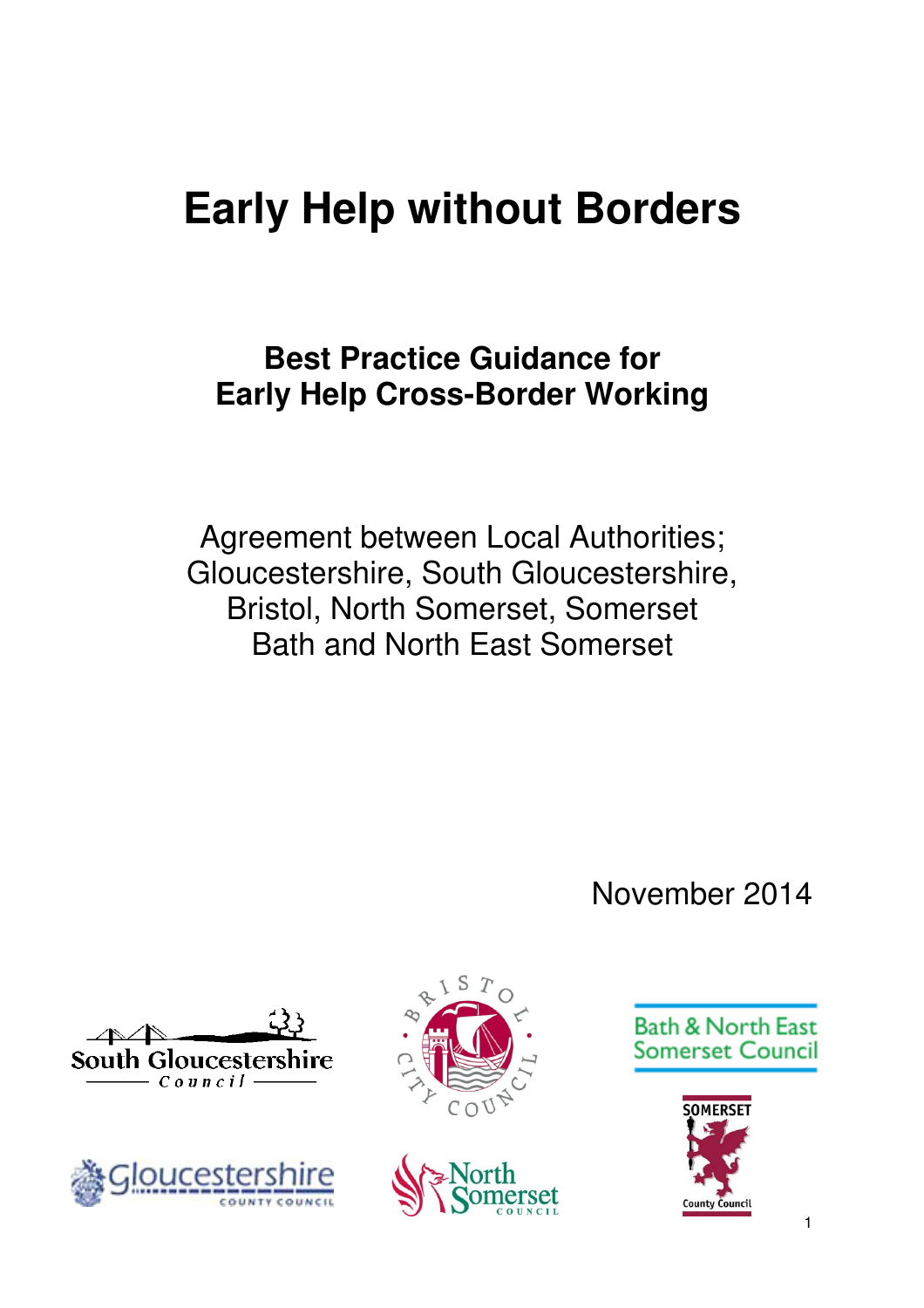#### **CONTENTS**

| 1. Introduction                                                                                                                        | 3                            |  |
|----------------------------------------------------------------------------------------------------------------------------------------|------------------------------|--|
| 2. Key Principles                                                                                                                      | 4                            |  |
| 3. What to do if working with a child/young person in:                                                                                 |                              |  |
| Gloucestershire<br>South Gloucestershire<br><b>Bristol</b><br><b>North Somerset</b><br><b>Bath and North East Somerset</b><br>Somerset | 5<br>6<br>8<br>9<br>10<br>12 |  |
| 4. Transferring an Early Help Assessment / Request when a family moves<br>across boundaries                                            | 13                           |  |
| 5. Contact details of Early Help Leads                                                                                                 | 14                           |  |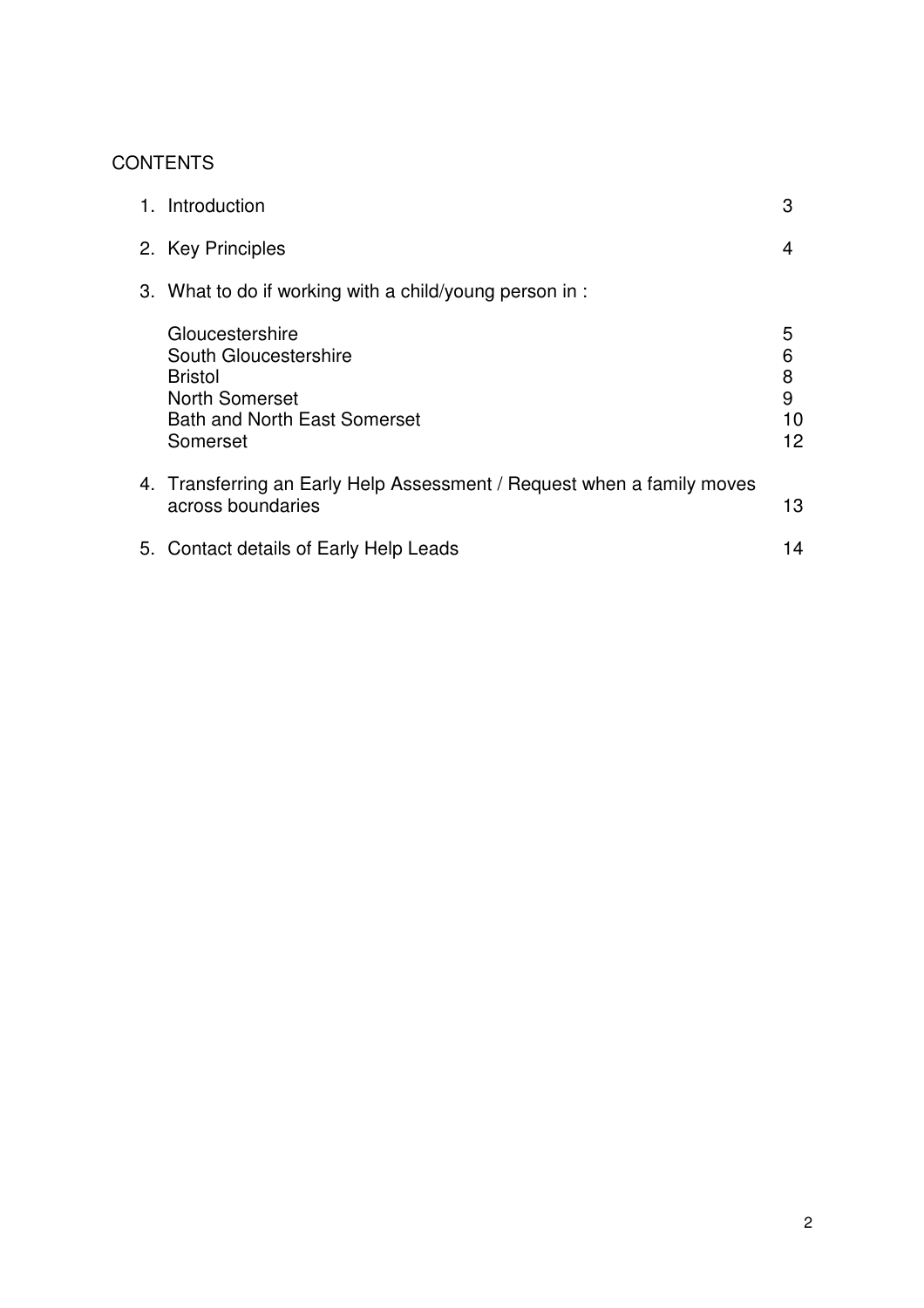#### **1. Introduction**

The purpose of this guidance is to set out best practice for children and young people's services in using the Early Help single assessment, formerly known as the Common Assessment Framework (CAF) across Local Authority boundaries.

It is acknowledged that practice will vary between Local Authority areas. For example, some areas may have multi-agency teams, or a Single Point of Access to their services, others do not. This variation in practice is regarded as a strength, which increases innovation and opportunities for improving service delivery; it is not necessarily a barrier to effective cross-border working.

This guidance will assist children's services to work in the best interests of children and young people to achieve improved outcomes and fulfil their potential. It is not concerned with maintaining organisational boundaries.

Partners in each Local Authority area will need to promote the guidance and consider how it will be used in practice.

For the purpose of this guide, the term 'cross border working' refers to differences in working practice between two Local Authorities that might share a border and positive attempts to resolve working issues that might arise as a result. In many instances, the Local Authority areas will share a border, however there will be exceptions.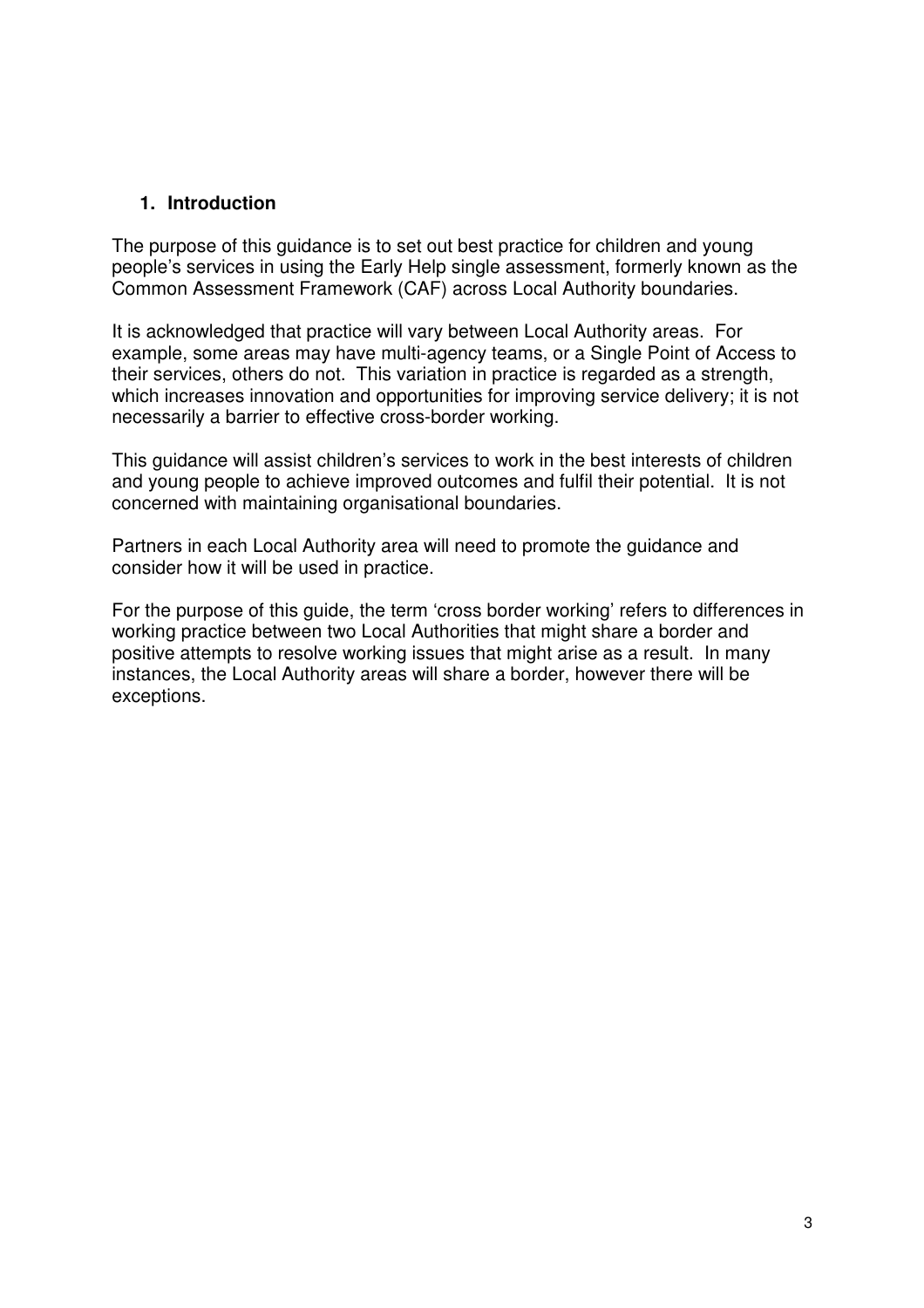#### **2. Key Principles**

- Any practitioner working with a child, young person or family who identifies an unmet need should consider how best they can meet those needs, regardless of where the child / young person lives, or the location of the practitioner.
- The experience of cross border assessments and service delivery should be seamless for children, young people and families and flexible for practitioners.
- The home address of a child/young person defines the 'Home' Local Authority for responsibility regarding processing and coordinating requests for Early Help and single assessments for Early Help.
- The practitioner should check which Local Authority is the home Local Authority for each child/young person prior to initiating any request for help process. Where a child lives in a different Local Authority to that of the practitioners agency, they will need to contact the home Local Authority or read these notes for guidance. (Please see page 13 for contact details.)
- Practitioners are expected to travel across borders to attend any relevant meetings including Team Around the Child / Family (TAC/F) Meetings.
- Practitioners are not expected to deliver services outside their normal areas of delivery, unless prior agreement has been made between the practitioner and their line manager.
- Where schools, Early Years, Youth Services, Voluntary agencies or Health professionals are located in a different Local Authority to that of the 'home' Local Authority of the child / young person, it is recognised that there may be difficulties over accessing resources, as access to resources varies between Local Authorities. Where a child or family is disadvantaged through this process, the case may need to be considered flexibly and individually by all organisations involved in the TAC/F and action plan, across both Local Authorities involved.
- Wherever possible Early Help Managers/Coordinators/Leads will seek to resolve issues by direct discussion or via the Cross Border Working Group.
- Practitioners involved in an Early Help request or assessment who identify at any stage that a child or young person is at risk of significant harm must follow their local safeguarding procedures. It is best practice to inform the child/young person and family that that is happening **unless doing so is likely to expose the child/young person to further risk**. Practitioners should always seek local advice if they are unsure.

#### **South West Child Protection Group:**

The South West Child Protection Group outlines standard operating procedures for multi-agency safeguarding. Follow the links below ': **http://www.swcpp.org.uk/ http://www.online-procedures.co.uk/swcpp/procedures/getting-help/contactdetails/working-across-boundaries/**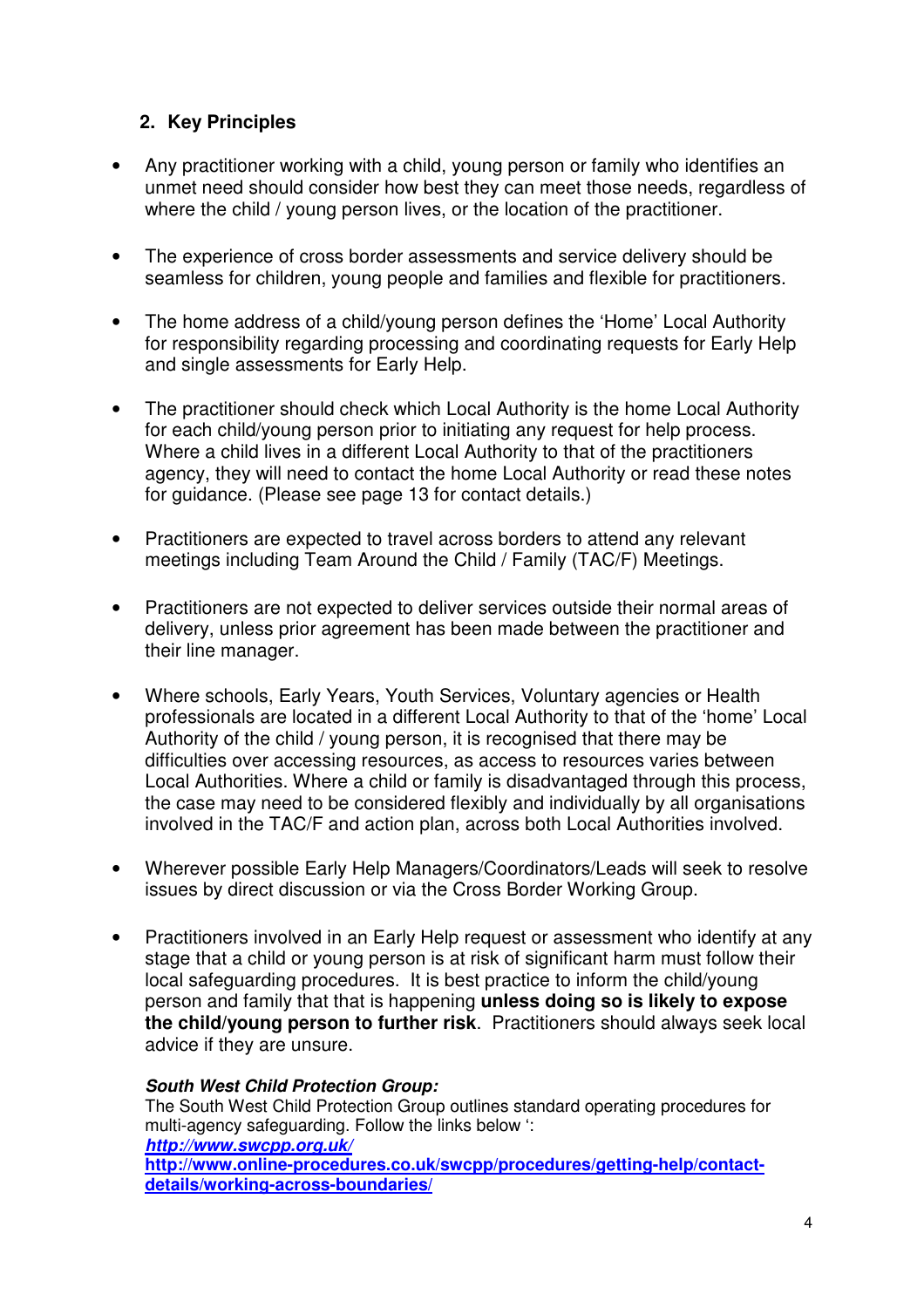#### **3. What to do if working with a child/young person in :**

#### **Gloucestershire**

If you are a Lead Professional working with a child who lives in Gloucestershire the following guidelines will help you with the Common Assessment Framework process:

There are 7 Locality Teams in Gloucestershire:

Cheltenham Locality Cotswold Locality Forest of Dean Locality Gloucester North Locality Gloucester South Locality Stroud Locality Tewkesbury Locality

Contact details can be found here: http://www.gloucestershire.gov.uk/index.cfm?articleid=22903

- Please contact the Locality Team where the child lives for advice and help. Please use the Locality finder and the child's postcode to find out which Locality team to contact. http://www.gloucestershire.gov.uk/index.cfm?articleid=104630
- Please refer to the CAF process checklist found here. http://www.gloucestershire.gov.uk/index.cfm?articleid=98554
- For all information regarding CAF please use our webpage and follow the links for related pages. http://www.gloucestershire.gov.uk/caf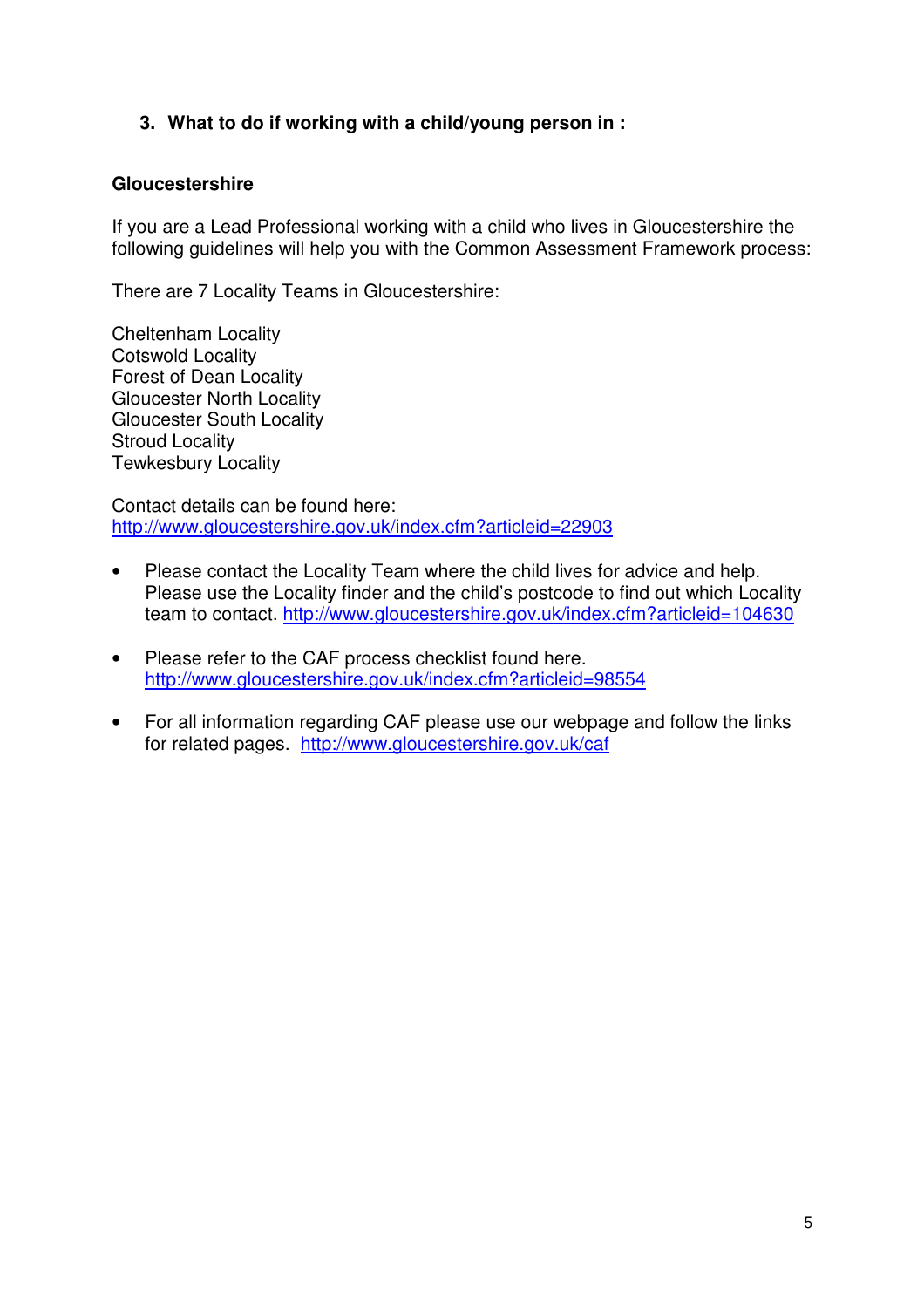#### **South Gloucestershire**

- Contact First Point to discuss whether the family is known to any services already: Tel: 01454 866000 or Firstpoint@southglos.gov.uk
- If there is no prior involvement discuss with First Point what may be required to meet the needs of the child, young person or family. If needs are unclear or there are more than two agencies involved with the family you may be asked to initiate an Single Assessment for Early Help (SAFeh) with the family in order to develop an integrated action plan across agencies.
- If needs are clear you may be able to make a request for Early Help to an appropriate service, by completing the First Point, request for help form.
- You may need to gather more information on the family for a single assessment, possibly through a Team Around the Child or Family (TAC/F) meeting (contact First Point as above, about who to contact and for support with this).
- The Single Assessment for Early Help initiator is the Lead Professional until the first TAC/F meeting has happened, when it will be formally agreed who should take on this role.
- Reviews will need to be coordinated by the Lead Professional at regular intervals, and consideration should be given to holding this in the context of a TAC/F meeting, or at the very least with the family. Suggested intervals are 6 weeks, 3 months & 6 months (dates for this can be set at the first review).
- If you want to attend Chairing Team Around the Child/Family (TAC/F) Meetings training contact hrworkforcedevelopment@southglos.gov.uk

Other sources of support and useful documents

- Firstpoint@southglos.gov.uk Preventative Services Officer.
- South Gloucestershire SAFeh toolkit can be found at http:www.sgcyp.org/CommonAssessmentSupport/CAFToolkit/tabid/432/Default.aspx

• South Gloucestershire website: http://www.southglos.gov.uk/health-and-social-care/children-and-familycare/common-assessment-framework/common-assessment-framework/

Early Help single assessments initiated on any child / young person or family that lives in South Gloucestershire should be submitted to;-

PO Box 298 The Council Offices First Point High St, Kingswood, Bristol BS15 0DQ Tel: 01454 866000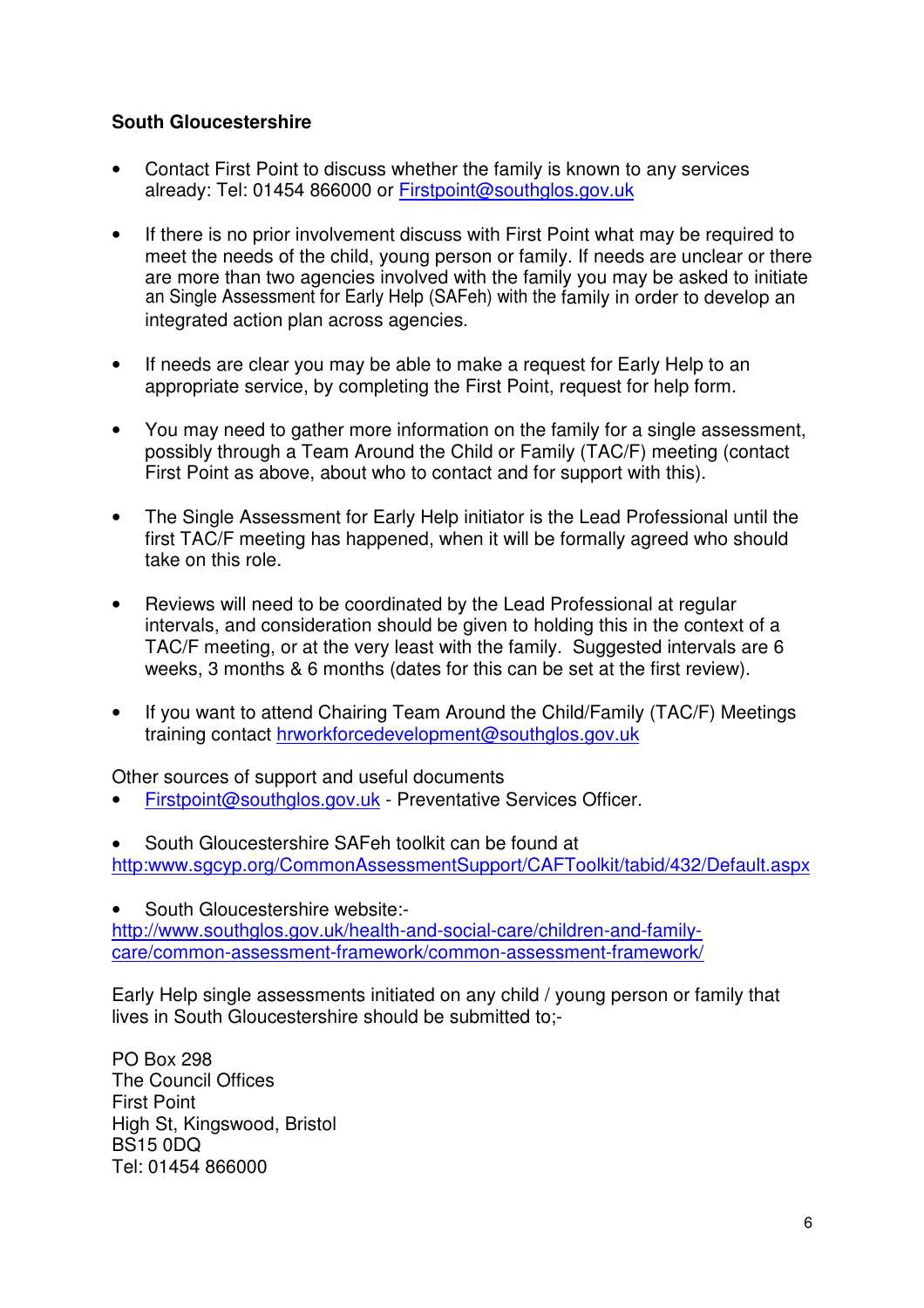Firstpoint@southglos.gov.uk (Only email confidential information securely) Firstpoint@southglos.gcsx.gov.uk (only use from a secure and compatible email address)

Fax: 01454 864380 (you should check with First Point that they are ready to receive a fax before sending)

Link below to Thresholds Guidance :

South Gloucestershire Thresholds Guidance Part 1 – April 2013 http://www.sgcyp.org/LinkClick.aspx?fileticket=B2gb0mtcYe4%3d&tabid=82&mid=10 99

South Gloucestershire Threshold Guidance Matrix Part 2 http://www.sgcyp.org/LinkClick.aspx?fileticket=B%2bSEcqSalpA%3d&tabid=82&mid =1099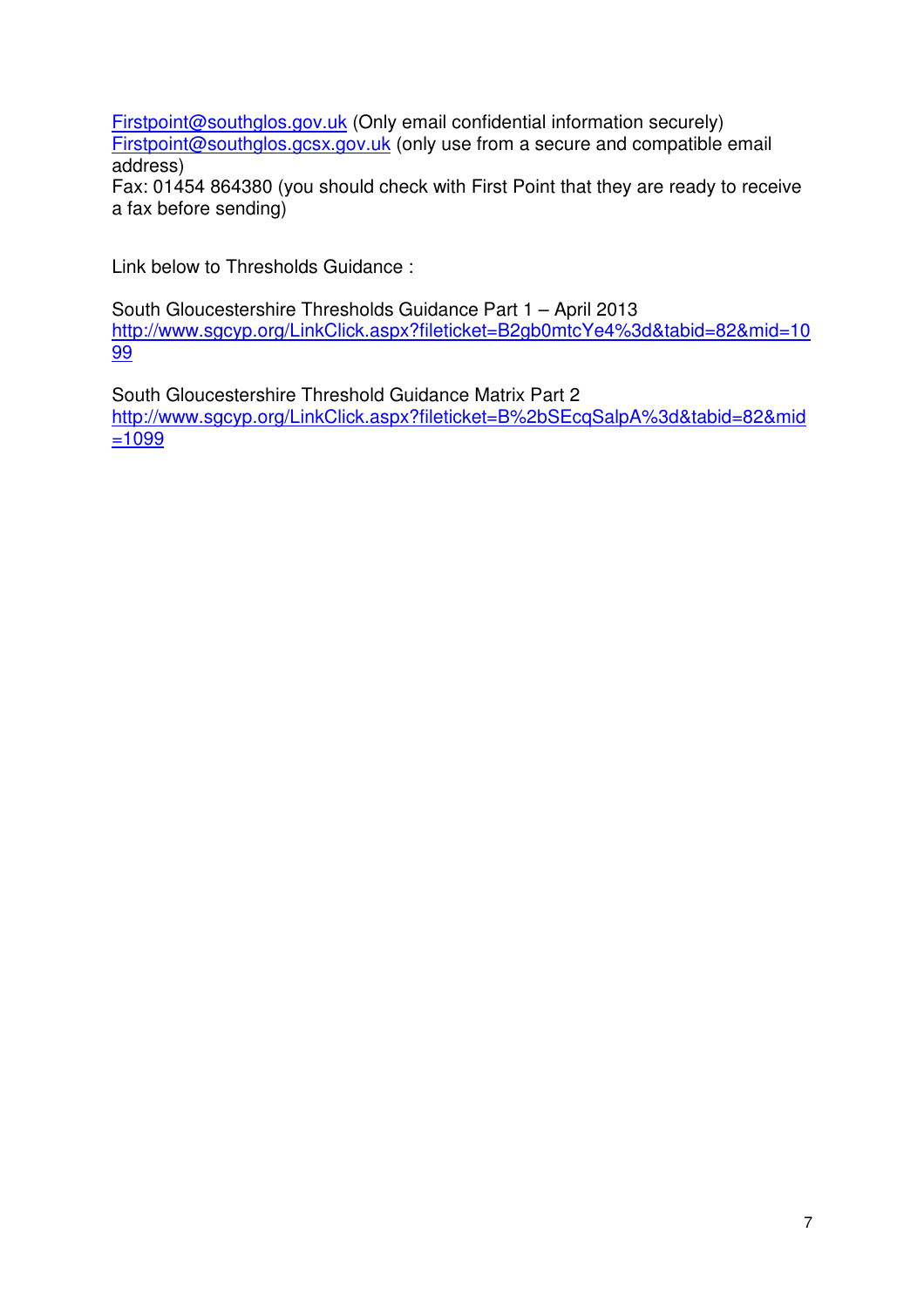#### **Bristol**

Any concern around a child or young person should come through First Response in Bristol. They will be able to assess whether the child or young person is known to any services already.

www.bristol.gov.uk/firstresponse or 0117 9036444

Anyone can ring First Response if they are concerned about a child or young person or if they think they need support. They will then decide whether this meets Social Care Thresholds, if not it will be passed to Early Help.

If a child has already had an Early Help assessment in another authority and the child and family are moving, please contact one of the following area Early Help offices to discuss the case before handover.

North Early Help 0117 3521499

South Early Help 0117 9037770

East Central Early Help 0117 9415886

The Bristol Thresholds Guidance describes our processes in more detail and can be found here:

http://www.bristol.gov.uk/page/children-and-young-people/bristol-safeguardingchildren-board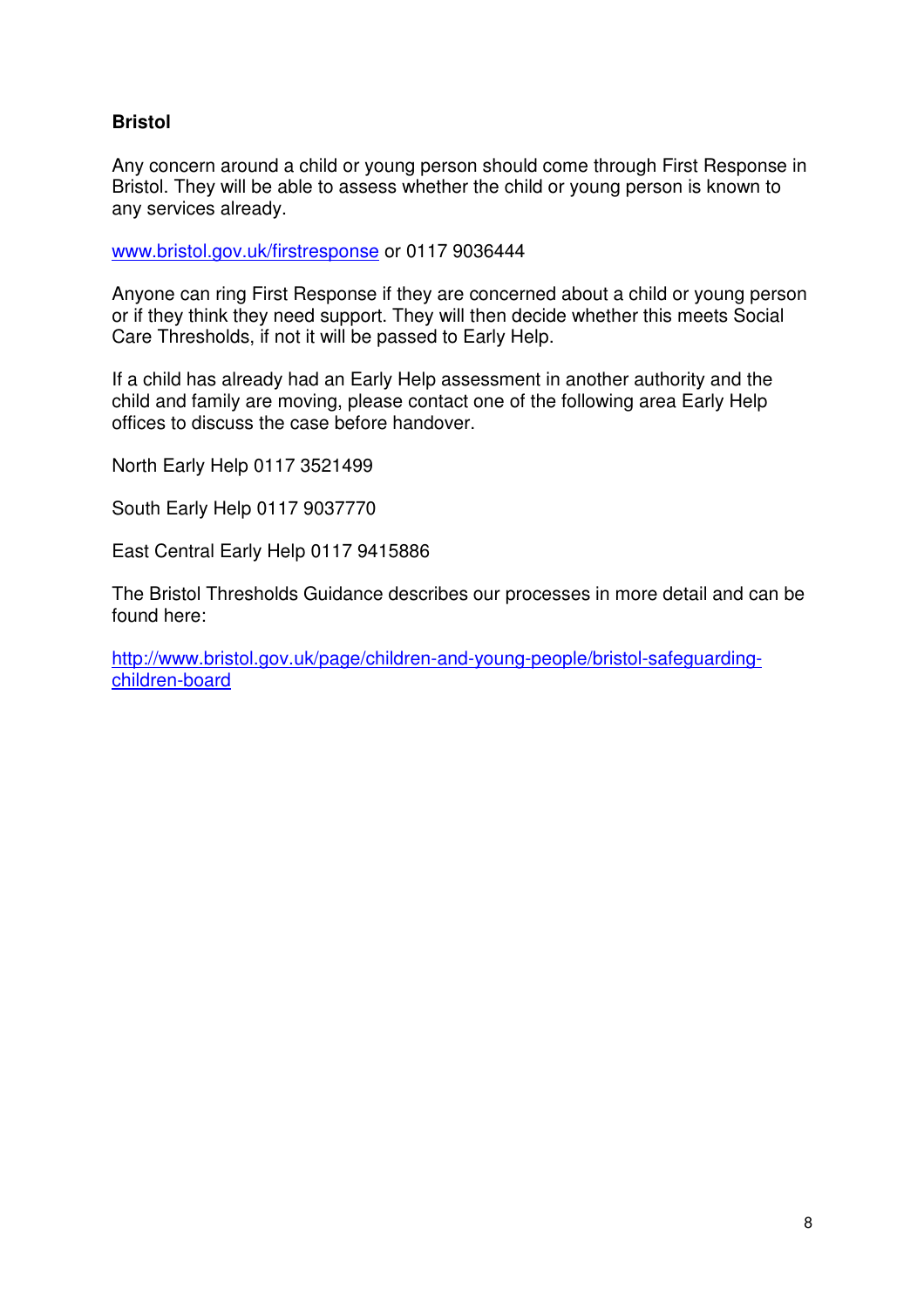#### **North Somerset**

North Somerset is operating interim CAF arrangements whilst we complete the work on implementing the Early Help assessment. The following people will be best placed to discuss these arrangements with you and to advise on resources and processes within North Somerset.

Is the child of school age?

• Contact Andy Baker, Advisory Teacher on 01275424358 andy.baker@n-somerset.gov.uk

Is the child pre- school?

• Contact Tracey Wells, Community Family Team Leaders - Early Years on 01934 426643. tracey.wells@n-somerset.gov.uk

Looking for copies of guidance / access to an eCAF account / advice on training?

• Contact Louise Lynch, Integrated Working Support and Development Officer on 01934 426373. louise.lynch@n-somerset.gov.uk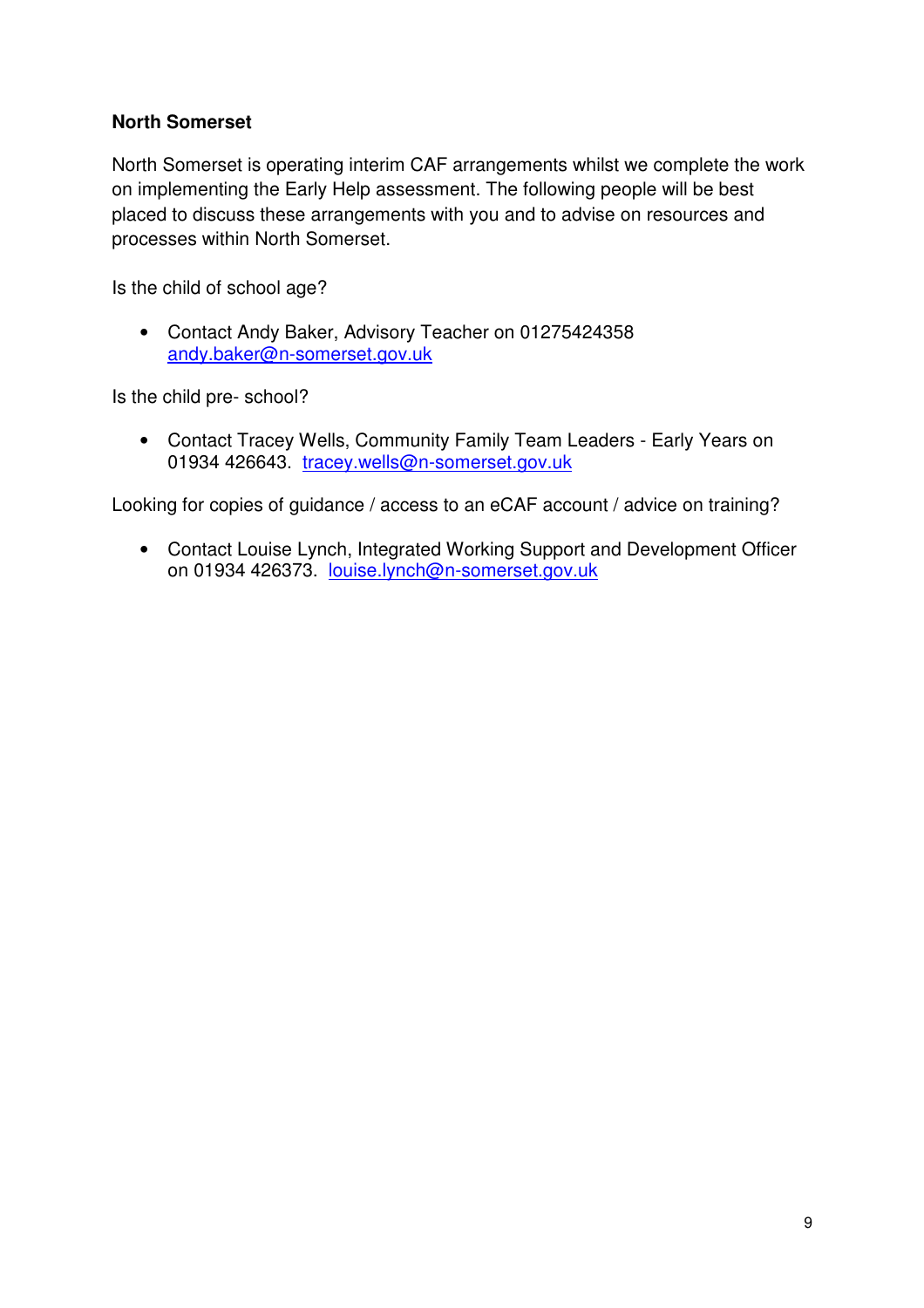#### **Bath and North East Somerset**

- Check whether or not an Early Help Assessment (CAF) has already been completed with the Integrated Working Team in Bath and North East Somerset - 01225 395021 and inform you of the Lead Professional.
- If a CAF is open, then contact the Lead Professional. With parental consent you will be able to access the CAF and join the TAC.
- If there is no existing Early Help Assessment (CAF) and you have consent, complete an assessment with the parent and child, including contributions from any other agencies.
- Secure signed parental consent and comments, and where appropriate those of the child/young person.
- Send the signed paper copy or electronic version securely to the Integrated Working Team at earlyhelp@bathnes.gov.uk.
- Assessment and Information Officers will make a response to all cross border Early Help Assessments (CAFs) and will help to identify the next steps including whether a TAC is required and who should chair and coordinate this meeting.
- At the TAC/F meeting the needs will be confirmed, the action plan will be completed, a Lead Professional will be appointed and a review date will be set.
- The Lead Professional will need to discuss support needs with his/her line manager and the management of subsequent TAC/F reviews.
- Further practical support to complete Early Help Assessments (CAFs) can be offered by the Assessment and Information Officers within the Integrated Working Team.

#### **Training**

Multi-agency training is available on the Early Help assessment (CAF) and the role of the Lead Professionals/Team around the child for practitioners and Managers. http://www.bathnes.gov.uk/services/children-young-people-and-families/childrensworkforce-training/child-protection-training

#### Other sources of support and useful documents:

B&NES Integrated Working Web pages:

- Early Help to support families webpage http://www.bathnes.gov.uk/services/children-young-people-and-families/earlyhelp-support-families
- Early Help Assessment (CAF) webpage http://www.bathnes.gov.uk/services/children-young-people-and-families/earlyhelp-support-families/early-help-caf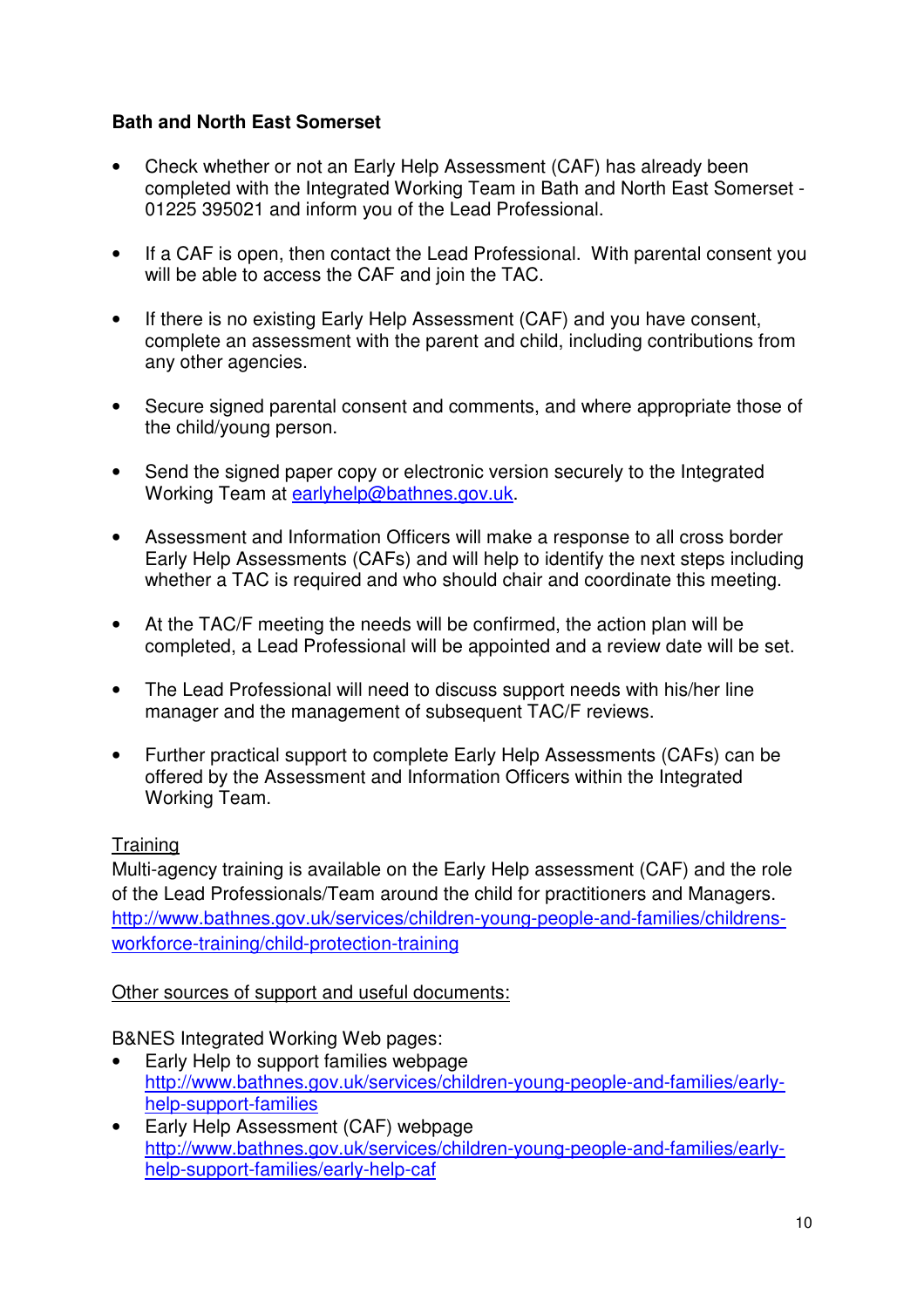- Lead Professional & Team Around the Child webpage http://www.bathnes.gov.uk/services/children-young-people-and-families/earlyhelp-support-families/lead-professional-team
- Early Help Offer http://www.bathnes.gov.uk/sites/default/files/early\_help\_offer\_bath\_and\_north\_e ast\_somerset\_02\_2014.pdf
- Thresholds for assessment http://www.bathnes.gov.uk/sites/default/files/sitedocuments/Children-and-Young-People/ChildProtection/threshold\_for\_assessment.pdf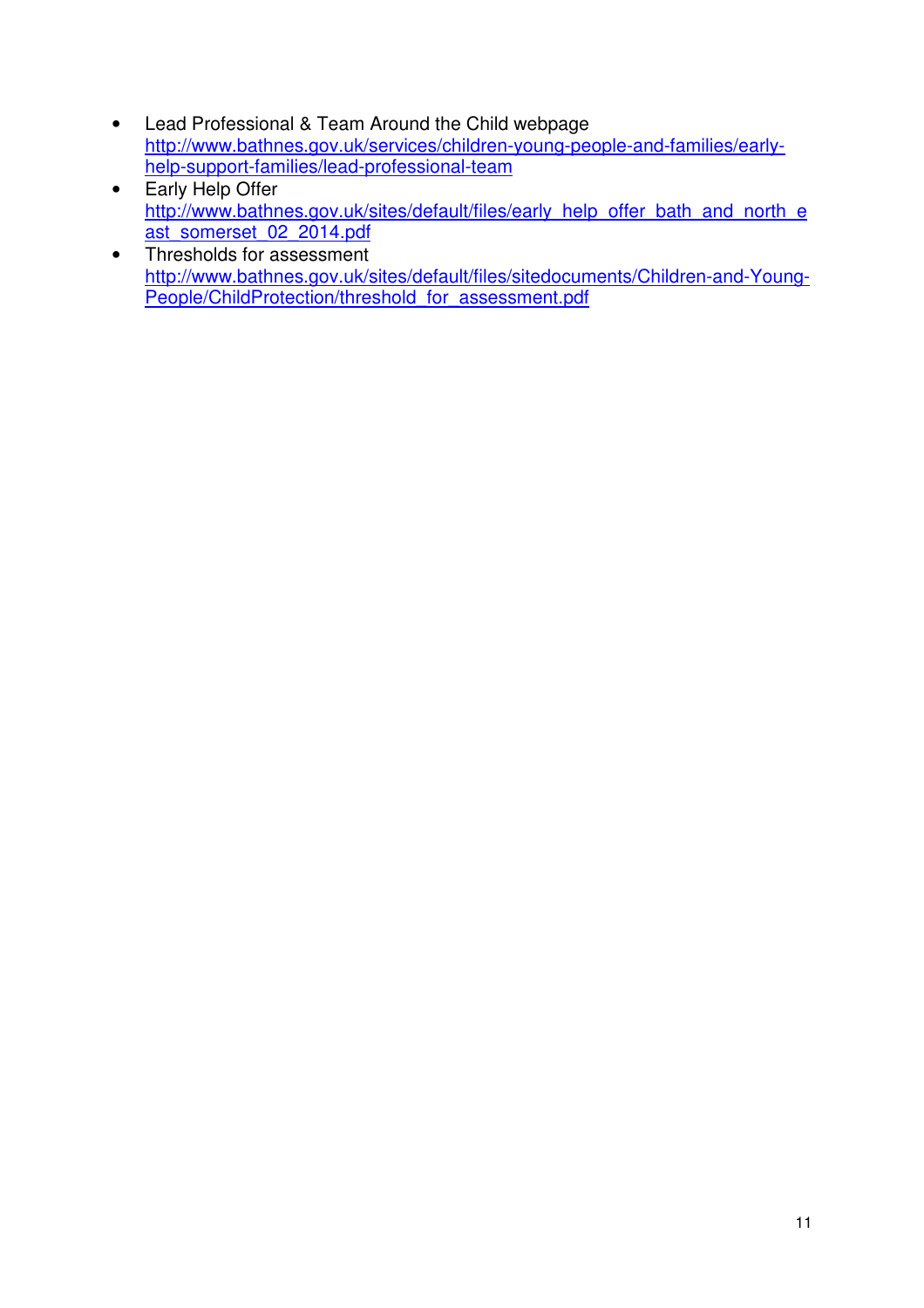#### **Somerset**

The following information is aimed to guide Lead Professionals working with cross border families or with those moving to a neighbouring county.

Cross Border families living in Somerset:

- Please call or email the CAF Coordinator to check if there is already a CAF in place for the child 01823 355803 or CAFCoordinator@somerset.gov.uk
- If there is an existing CAF, you will be put in touch with the Lead professional.
- If there is no existing CAF, please complete an Intention to complete form and return to CAFCoordinator@somerset.gov.uk before completing the CAF with the family. Ensure the family have signed the consent page and return to CAF Coordinator.
- The CAF Coordinator will make contact with you and support in any way needed. Support can be given in terms of whom to invite to a TAC meeting.
- At the TAC a lead professional should be decided in conjunction with the family and a review date set. The action plan should be agreed by all.

#### Families moving out of Somerset:

- If you are Lead professional for a family who are moving out of Somerset, it is imperative this is made clear to the CAF Coordinator at the earliest possible opportunity in order for them to liaise with the family's new home county. The CAF, with the family's permission, can be transferred to their new local authority. Ensure the family are aware of what will happen next.
- CAF coordinator can assist with contacting the relevant professionals in the new authority.
- A TAC meeting will be convened at the earliest opportunity and the Lead professional will be expected to attend this meeting for a smooth hand over of services for the family. The CAF Coordinator will also attend these meetings where appropriate.

#### Useful contacts and documents:

- Somerset CAF paperwork can be found at: http://www.somerset.gov.uk/policies-and-plans/strategies/commonassessment-framework-caf/
- CAF queries should go to: CAFCoordinator@somerset.gov.uk or 01823 355803
- Somerset getset Early help services can be found at http://getsetsomerset.org.uk/
- Somerset Early Help Strategy and Threshold Document http://www1.somerset.gov.uk/council/board3d/2013%20September%2011%20Ite m%206%20Early%20Help%20Strategy%20and%20Delivery%20Plan%20Appen dix%20A.pdf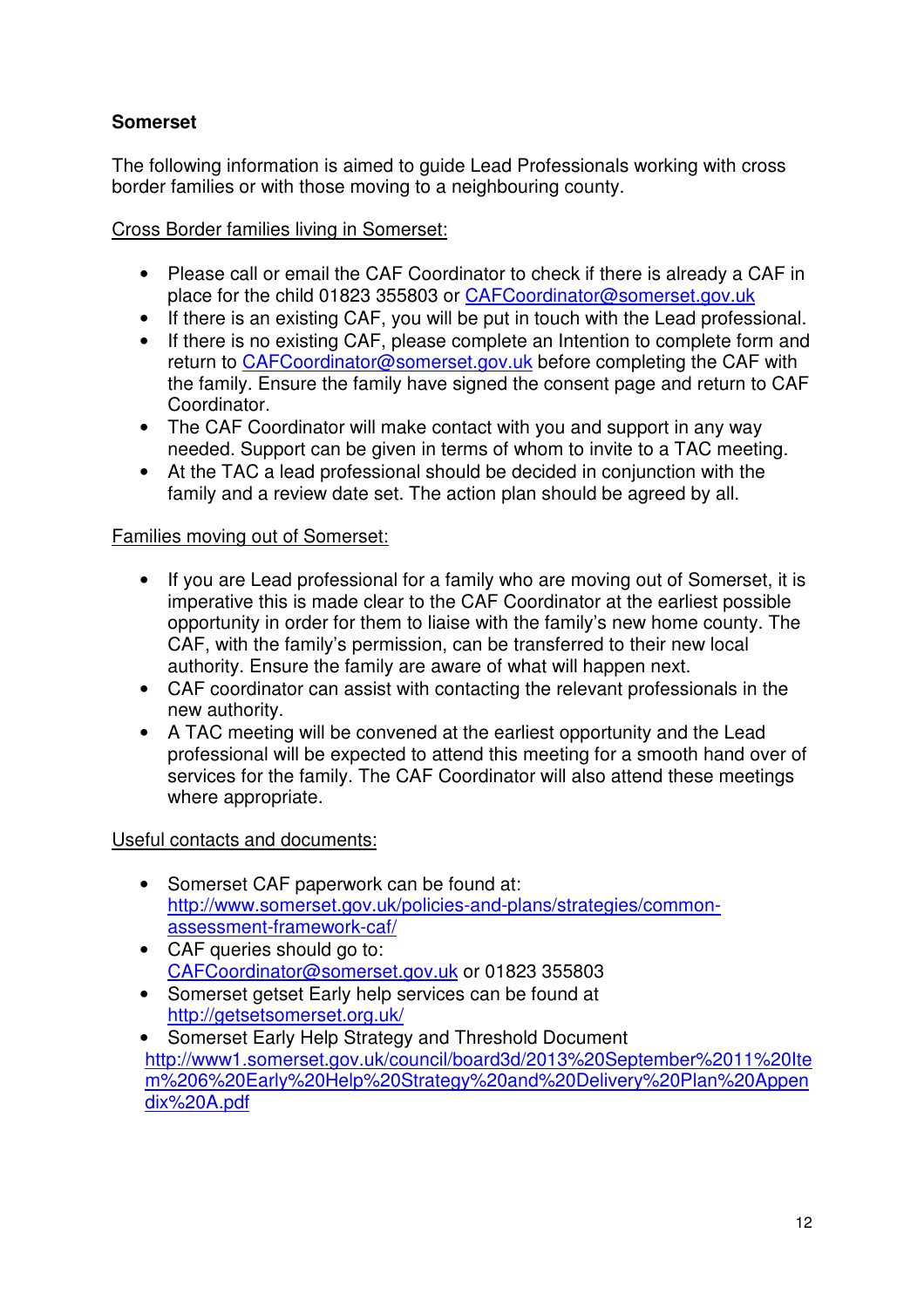#### **4. Transferring an Early Help Assessment / Request when a family moves across boundaries**

- Ask the family if they wish to access further support in the new Local Authority in order to share information with new Local Authority.
- Make contact with the new host authority and transfer information to the identified person.
- The old host authority should consider the need for convening a TAC/F meeting where required.
- Ensure the child and family are aware of the handover process and are clear what is going to happen next.
- Old host authority will close interventions and the new host authority will record information and take appropriate action.